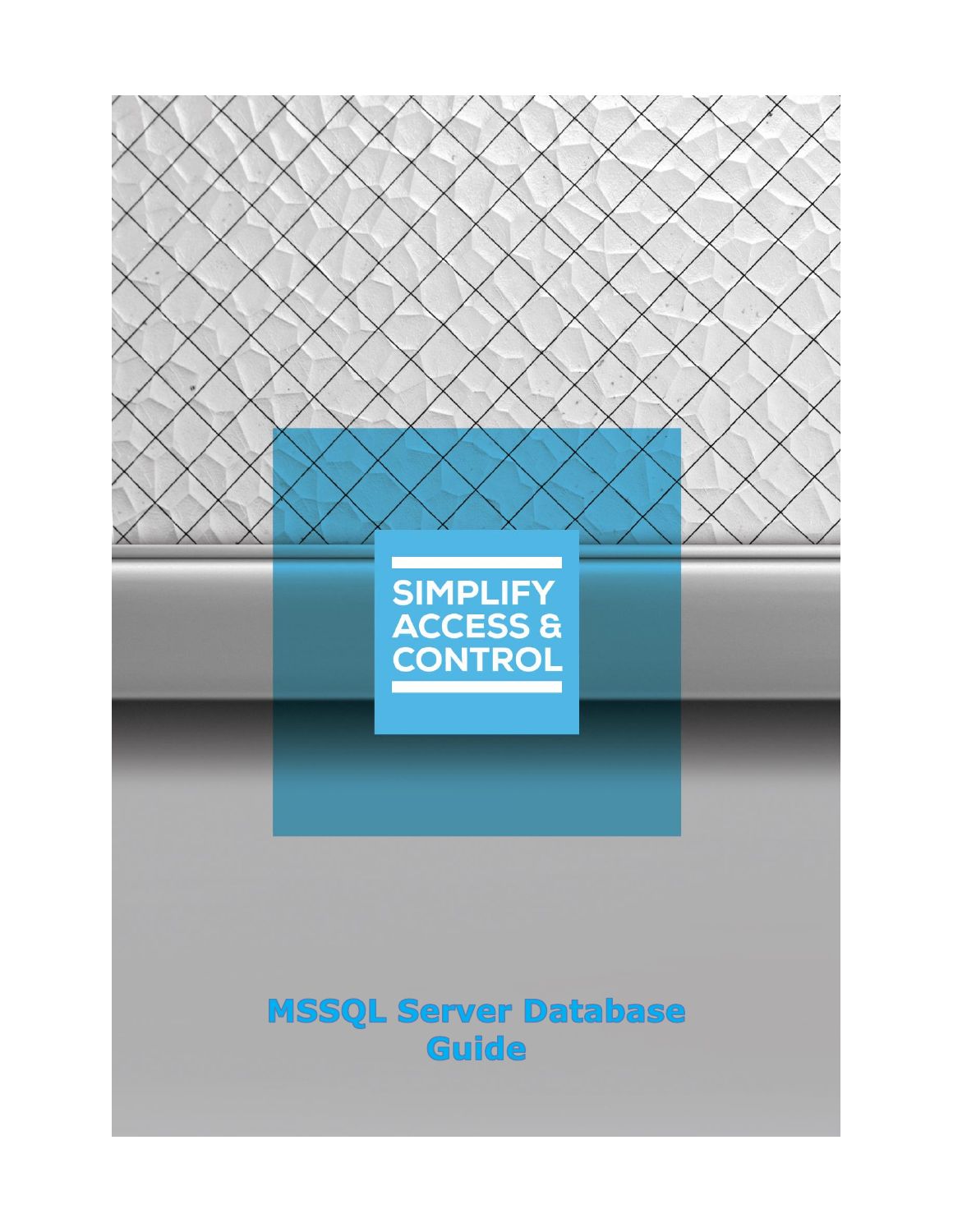# **Intelli-Site Security Management Software**

## **MSSQL Server Database Guide**

For Windows 7 Professional and Ultimate, Windows 8.1 Pro and Enterprise, Windows 10 Pro and Enterprise, Server 2008 R2, and Server 2012 R2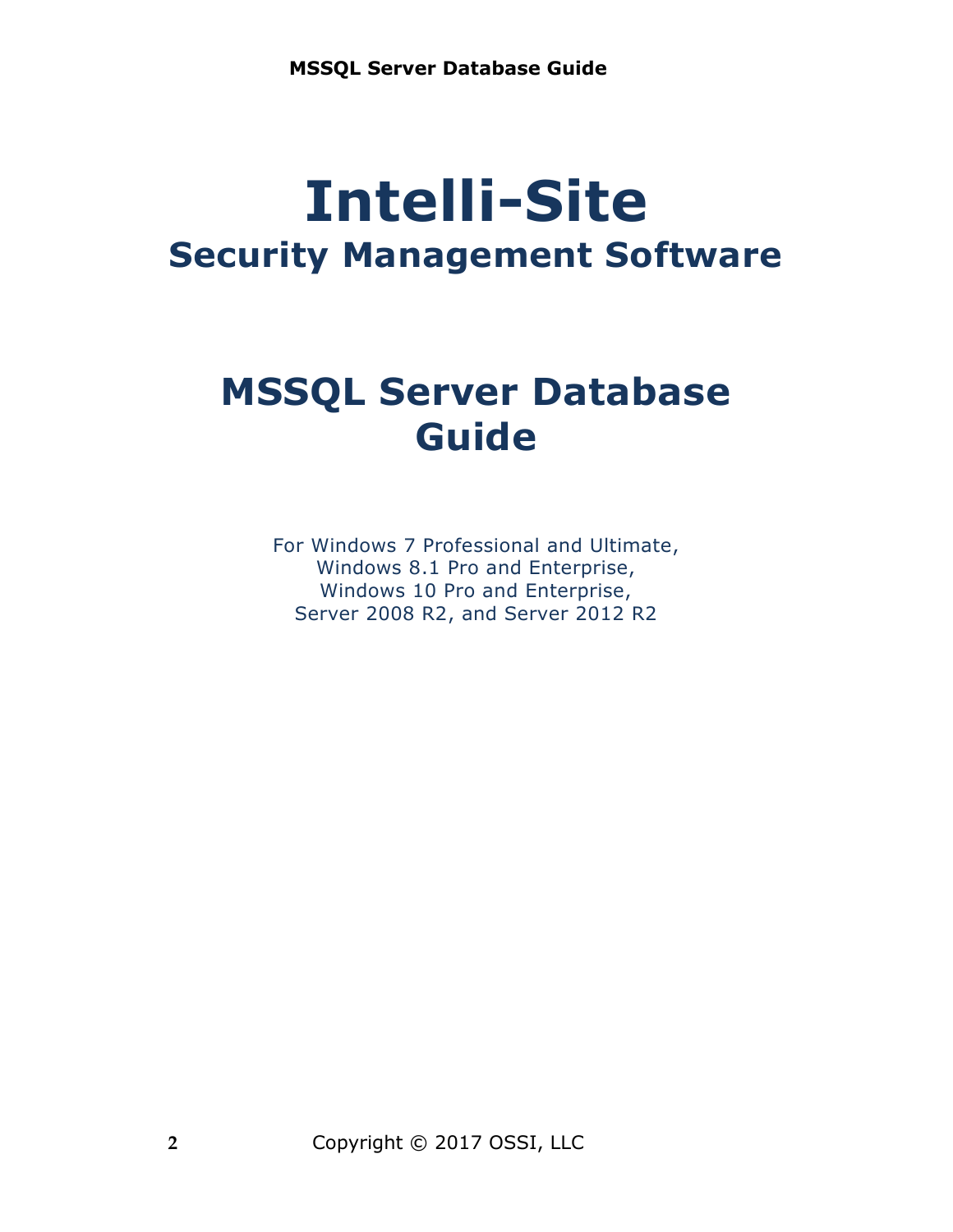### <span id="page-2-0"></span>**Copyright**

Copyright © 2017 OSSI, LLC All rights reserved.

Information in this document is subject to change without notice. The software described in this document is furnished under a license agreement or nondisclosure agreement. The software may be used or copied only in accordance with the terms of those agreements. No part of this publication may be reproduced, stored in a retrieval system, or transmitted in any form or any means electronic or mechanical, including photocopying and recording for any purpose other than the purchaser's use without the written permission of OSSI.

OSSI, LLC 10125 S 52nd St. Franklin, WI 53132-8677 **[ossi-usa.com](http://ossi-usa.com/)**

Telephone: (262) 522-1870 Toll Free: (888) 488-2623 Fax: (262) 522-1872

### <span id="page-2-1"></span>**Trademarks**

**Intelli-Site**® is registered in U.S. Patent & Trademark Office.

All other registered and unregistered trademarks are the sole property of their respective owners.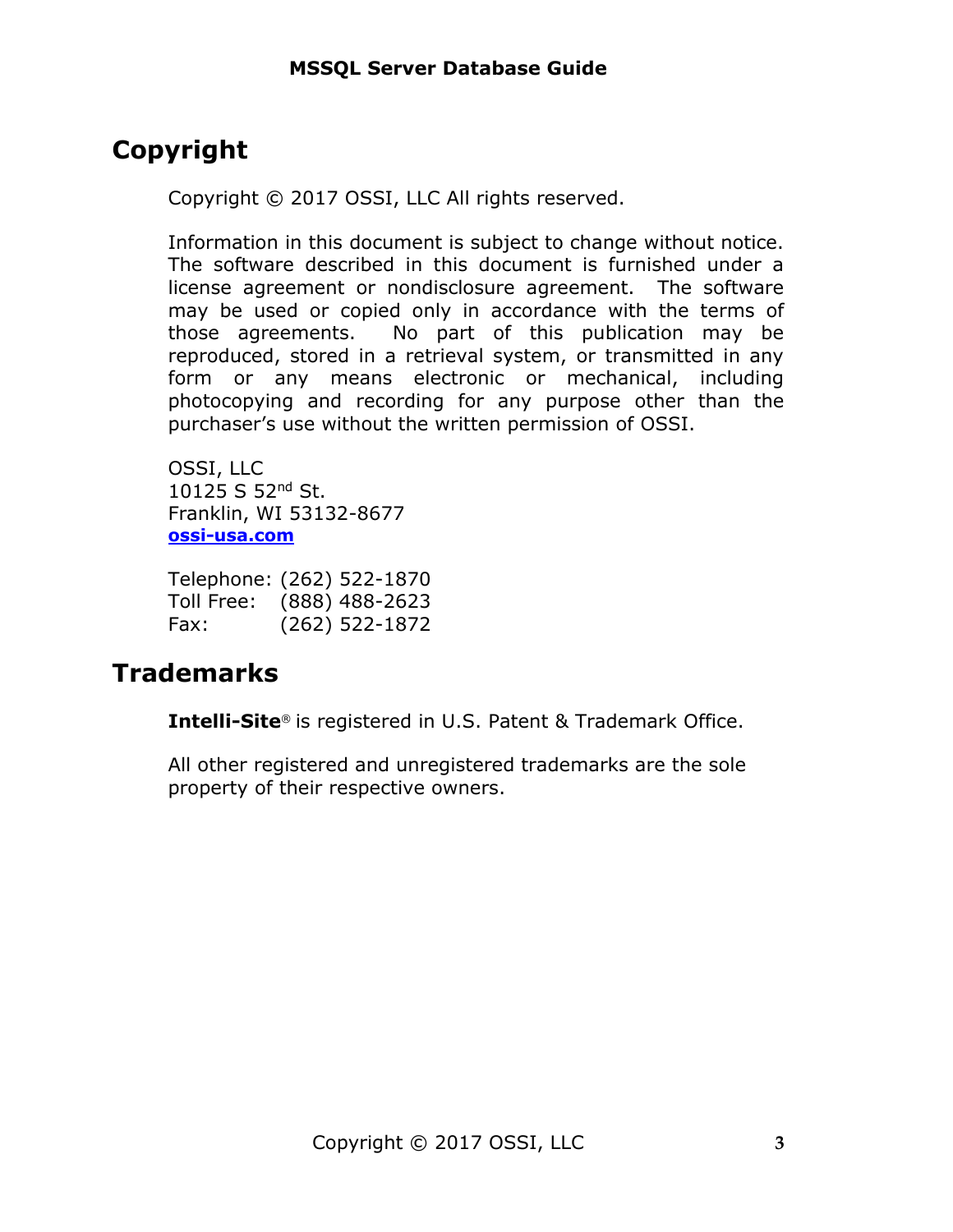### <span id="page-3-0"></span>**Technical Support Assistance**

### *OSSI, LLC Headquarters*

OSSI, LLC 10125 S 52nd St. Franklin, WI 53132-8677 262-522-1870 888-488-2623

### *Technical Support*

Technical support is available via Telephone or Email. Contact Intelli-Site Technical Support 8:00 AM to 5:00 PM Central Standard time. If calling after hours, please leave a detailed voice mail message, and someone will return your call as soon as possible.

Email: [support@ossi-usa.com](mailto:support@ossi-usa.com) Phone: 888-488-2623

When calling, please be at the computer prepared to provide the following information:

- Product version number, found by selecting the **C**About button from the Intelli-Site Application Menu.
- Product License and SMA numbers used for registration.
- The type of computer being used including, operating system, processor type, speed, amount of memory, type of display, etc.
- Exact wording of any messages that appear on the screen.
- What was occurring when the problem was detected?
- What steps have been taken to reproduce the problem?
- It is highly recommended that the user execute a System Information Report and export that report to Adobe .pdf format for transmission to Intelli-Site technical support staff.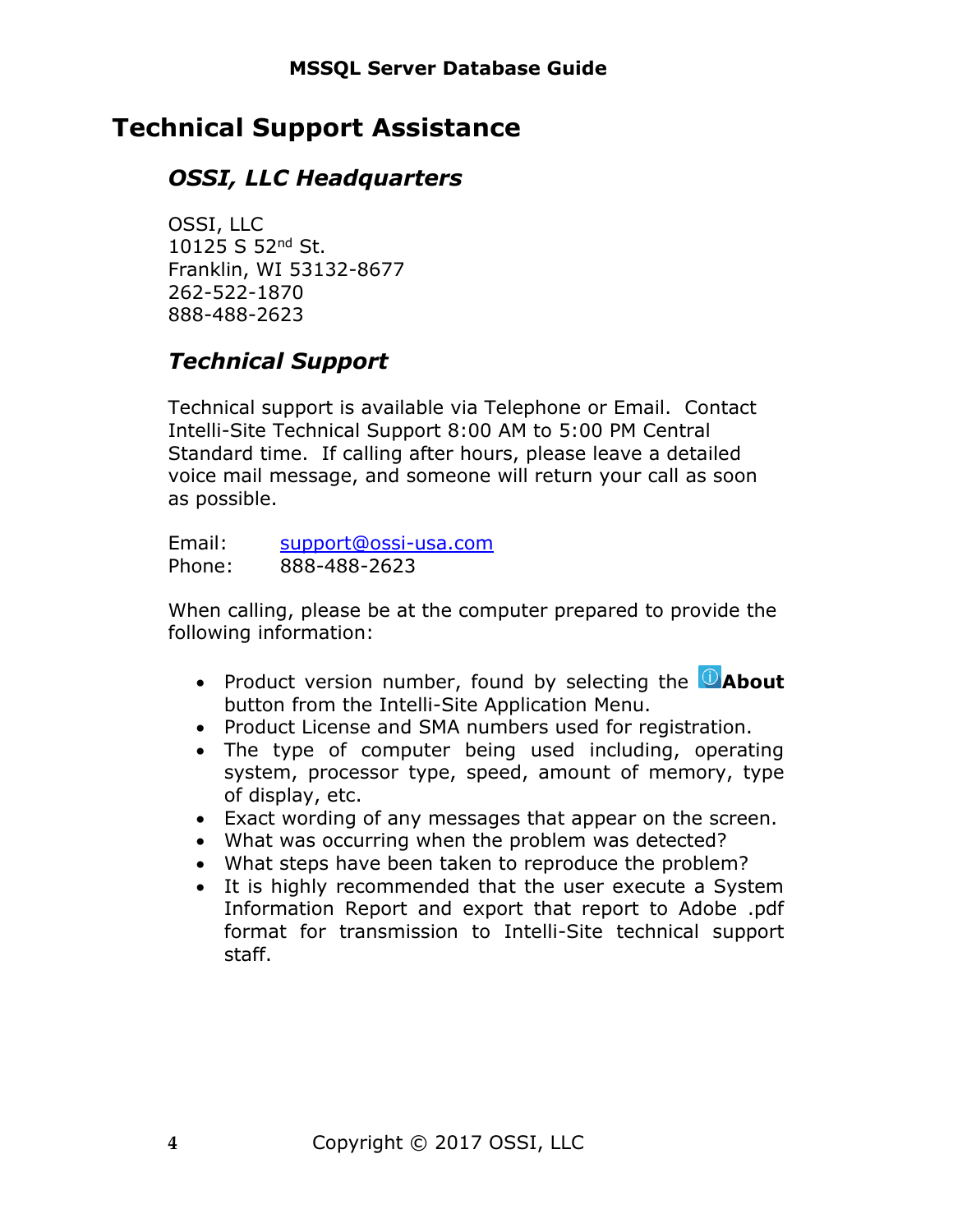### <span id="page-4-0"></span>**Table of Contents**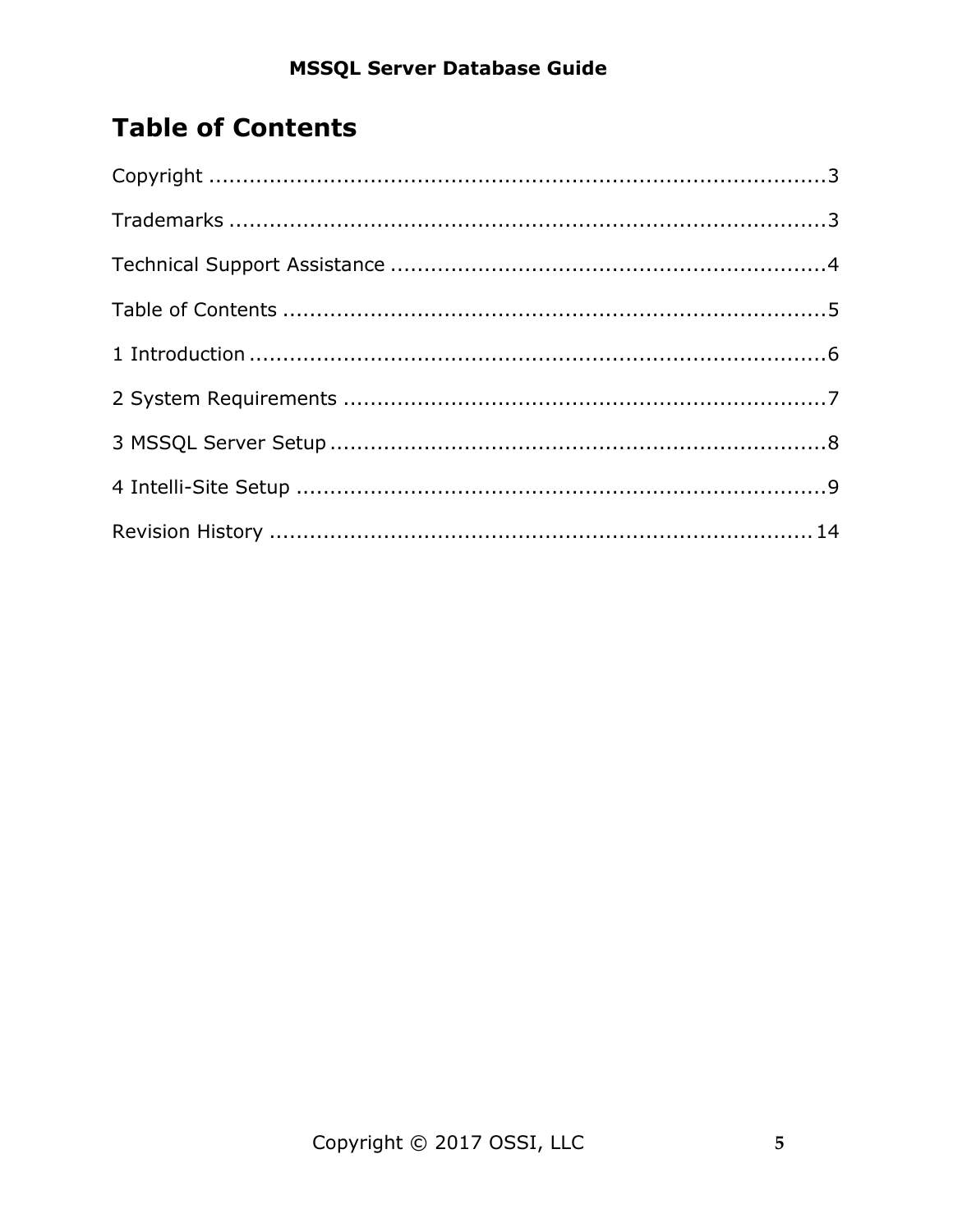### <span id="page-5-0"></span>**1 Introduction**

Intelli-Site can be configured to use MSSQL Server as the database for a Project instead of the default database. While Intelli-Site installs the default database, it does NOT install MSSQL Server. MSSQL Server must be installed separately. This guide does not explain installing MSSQL Server.

#### *Note: It is suggested that MSSQL Server is installed before Intelli-Site so that MSSQL is an available database type for the first project.*

This guide explains using the MSSQL Server Database with Intelli-Site.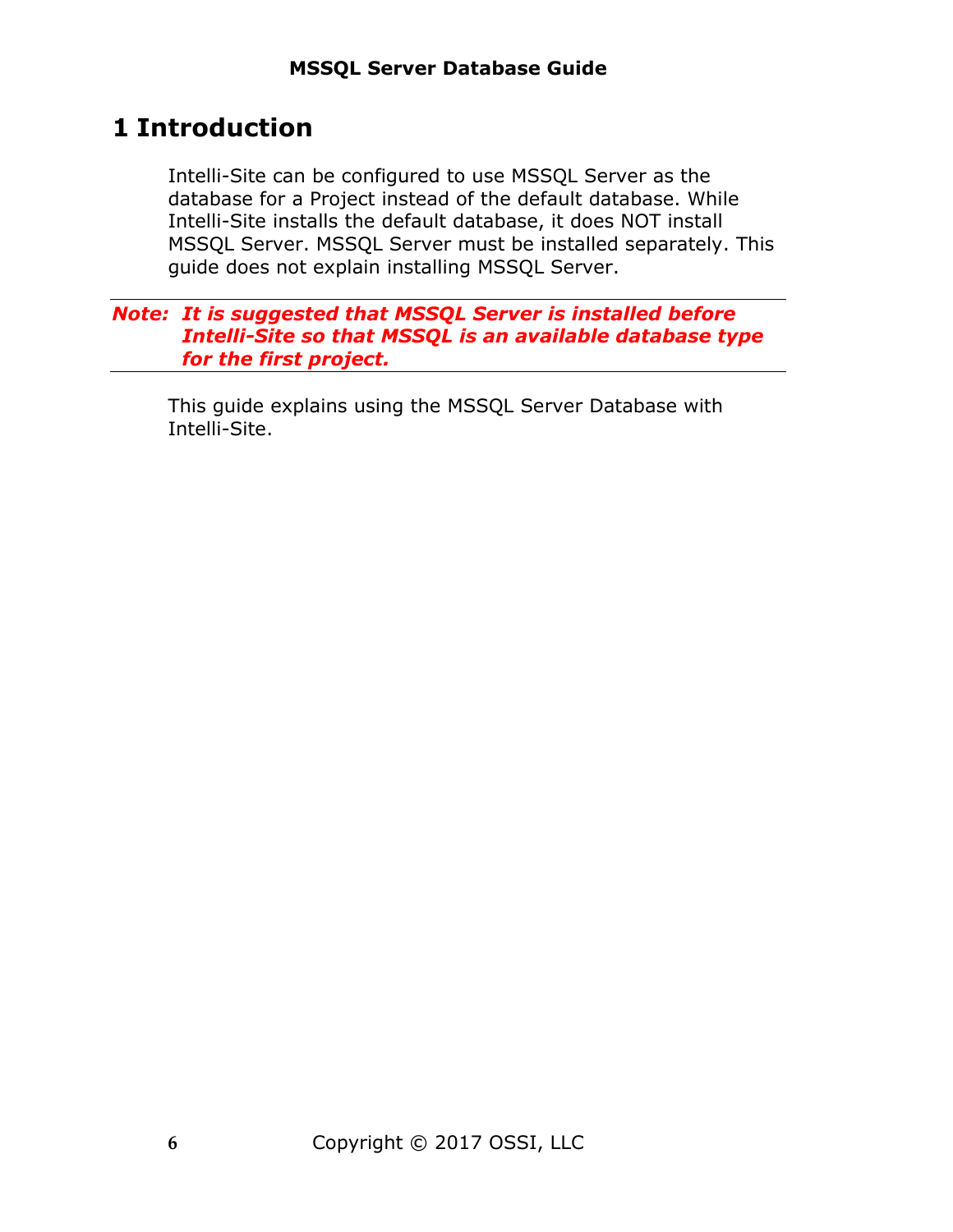### <span id="page-6-0"></span>**2 System Requirements**

The supported versions and editions of MSSQL are:

*MSSQL Server 2012 (Express, Standard, Enterprise) MSSQL Server 2014 (Express, Standard, Enterprise) MSSQL Server 2016 (Express, Standard, Enterprise)*

The following are the hardware requirements only when MSSQL Server is installed on the same computer as Intelli-Site. Otherwise, the system requirements are the ones defined by Microsoft.

| Windows 7 (Professional or Ultimate),                    |
|----------------------------------------------------------|
| Windows 8.1 (Pro or Enterprise),                         |
| Windows 10 (Pro or Enterprise),                          |
| Windows Server 2008 R2 (SP1),                            |
| <b>Windows Server 2012 R2</b>                            |
| Intel CORE2 Duo 2.0GHz                                   |
| 4GB DDR2 800 MHz                                         |
| 200GB 7200RPM SATA-II 300                                |
| 128MB VRAM @ 1024x768, (32 bit color)                    |
| 17" VGA (Touch screen optional)                          |
| Mouse, keyboard, and 8X DVD-ROM drive                    |
| Network & Protocols:<br>10/100/1000 network adapter with |
| <b>Windows TCP/IP</b>                                    |
|                                                          |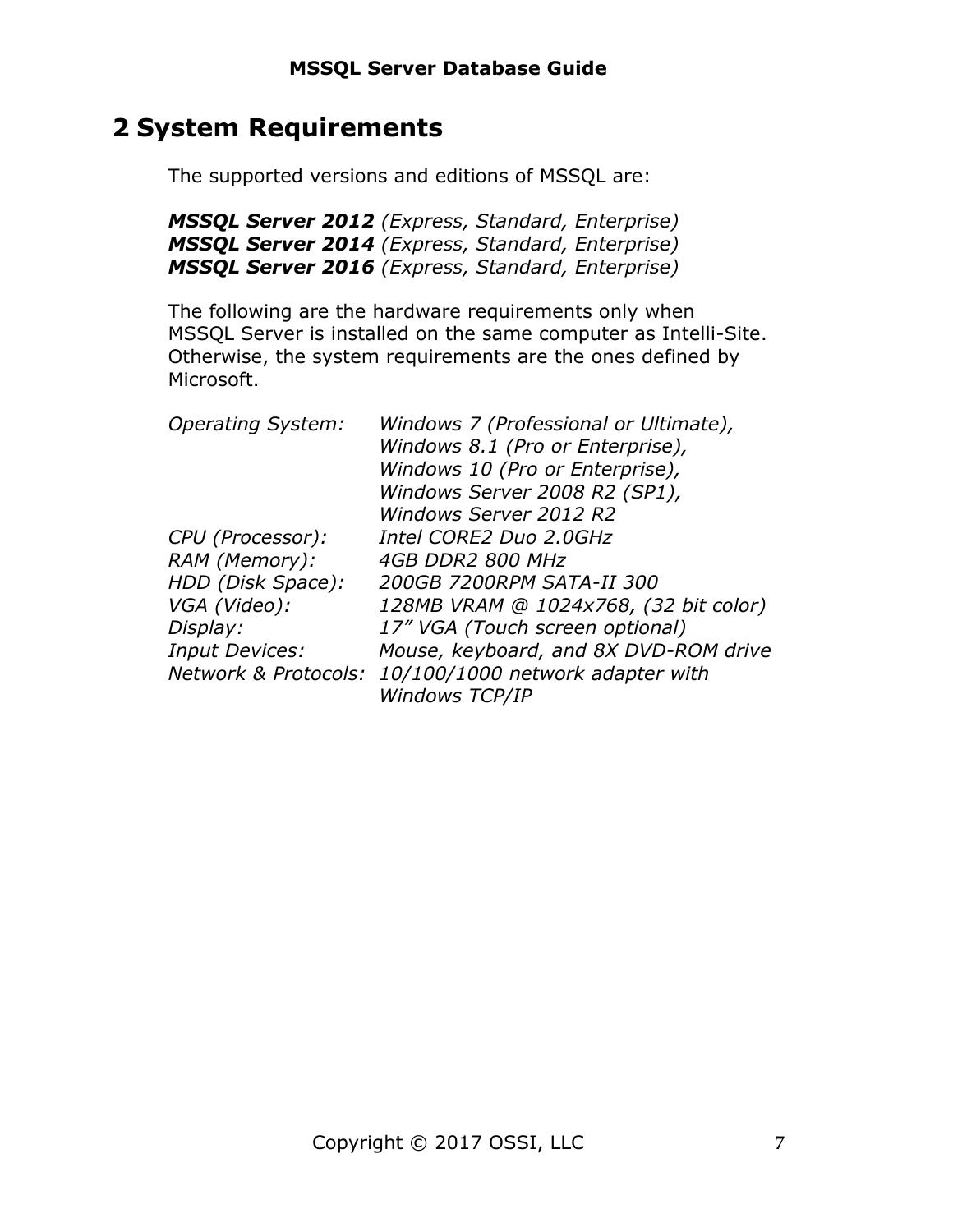### <span id="page-7-0"></span>**3 MSSQL Server Setup**

MSSQL Server can be installed on the local computer with Intelli-Site or installed on another computer entirely. In either case, Intelli-Site does not install MSSQL Server. It must be installed separately using the appropriate Microsoft MSSQL Server installer.

When the MSSQL Server is located on another computer, there are three (3) requirements.

- 1. Both the Intelli-Site computer and the MSSQL Server computer must be on the network accessible via TCP/IP.
- 2. For MSSQL, the TCP/IP network protocol option must be enabled under **SQL Server Network Configuration**.
- 3. For MSSQL, the **SQL Server Browser** service must be running.

If Intelli-Site will be logging into the MSSQL Server using SQL Server Authentication instead of Windows Authentication, create the Login account as well.

```
Note: If MSSQL Server is on a different computer, there are 
several steps required to setup remote access. This
document does not explain this process. We do not claim 
to be experts in database management. Please ensure 
the database managers set up remote access. There are 
many articles describing the process, such as How To 
Configure SQL Express to Accept Remote Connections. 
When done setting up MSSQL, please remember to 
configure the local firewalls on both computers to allow 
Intelli-Site to connect to it.
```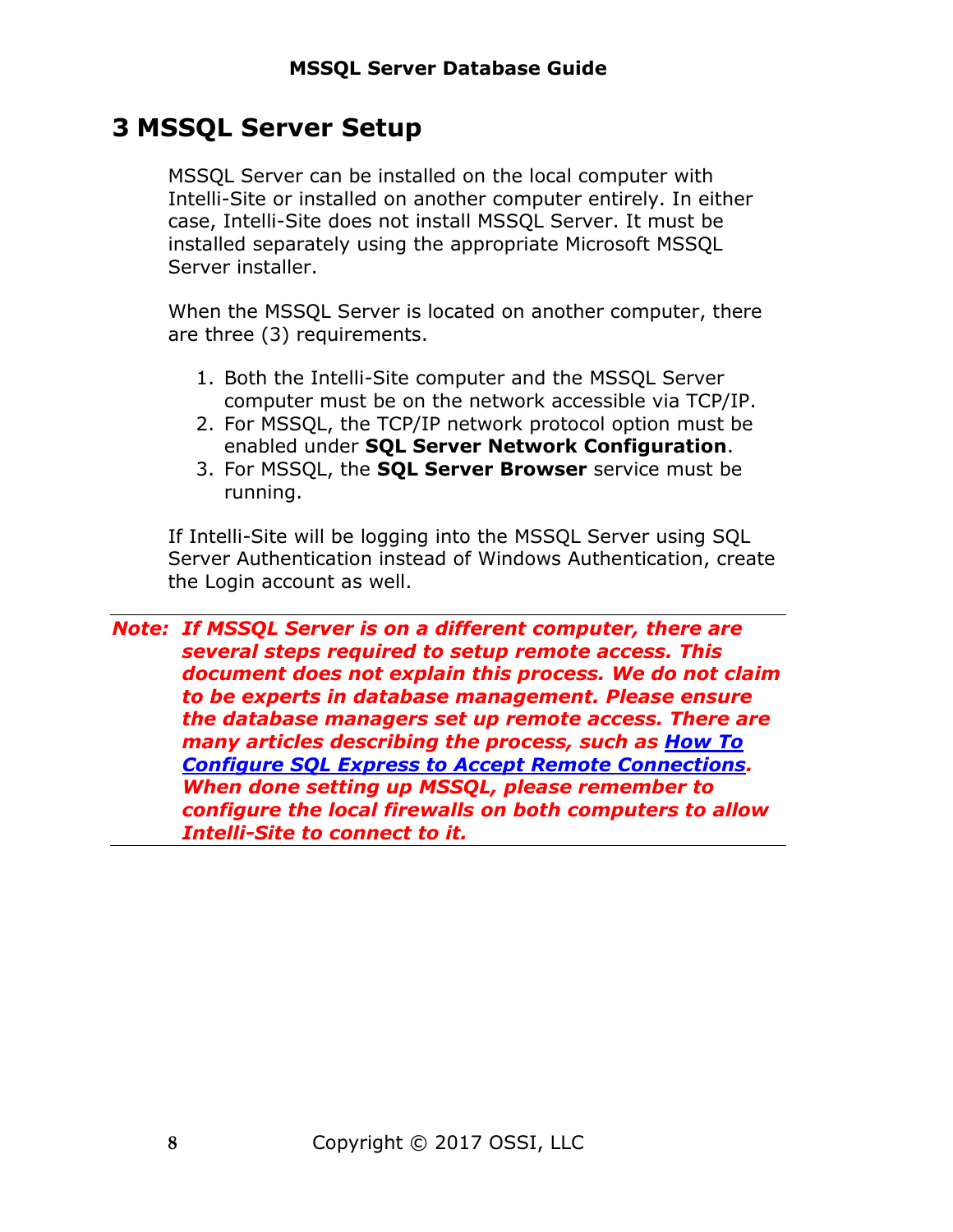### <span id="page-8-0"></span>**4 Intelli-Site Setup**

Configuring a Project to use MSSQL as the database is simple. This happens when the Project is created. Projects are created using the Intelli-Site Configuration Utility.

The Configuration Utility runs automatically after Intelli-Site is installed so that the default database, PostgreSQL, can be installed. Because no Projects exist, the Configuration Utility then prompts the user to create the first Project. If MSSQL has

Cancel not been installed on the desired computer, click the button. Obviously, the Project database cannot be created if the MSSQL Server doesn't exist. Once MSSQL is installed, run the Configuration Utility again.

If there are no Projects when the Configuration Utility is run, it will open the **Project Setup** dialog automatically. If the dialog doesn't automatically appear, click the **Create or setup**  project tile.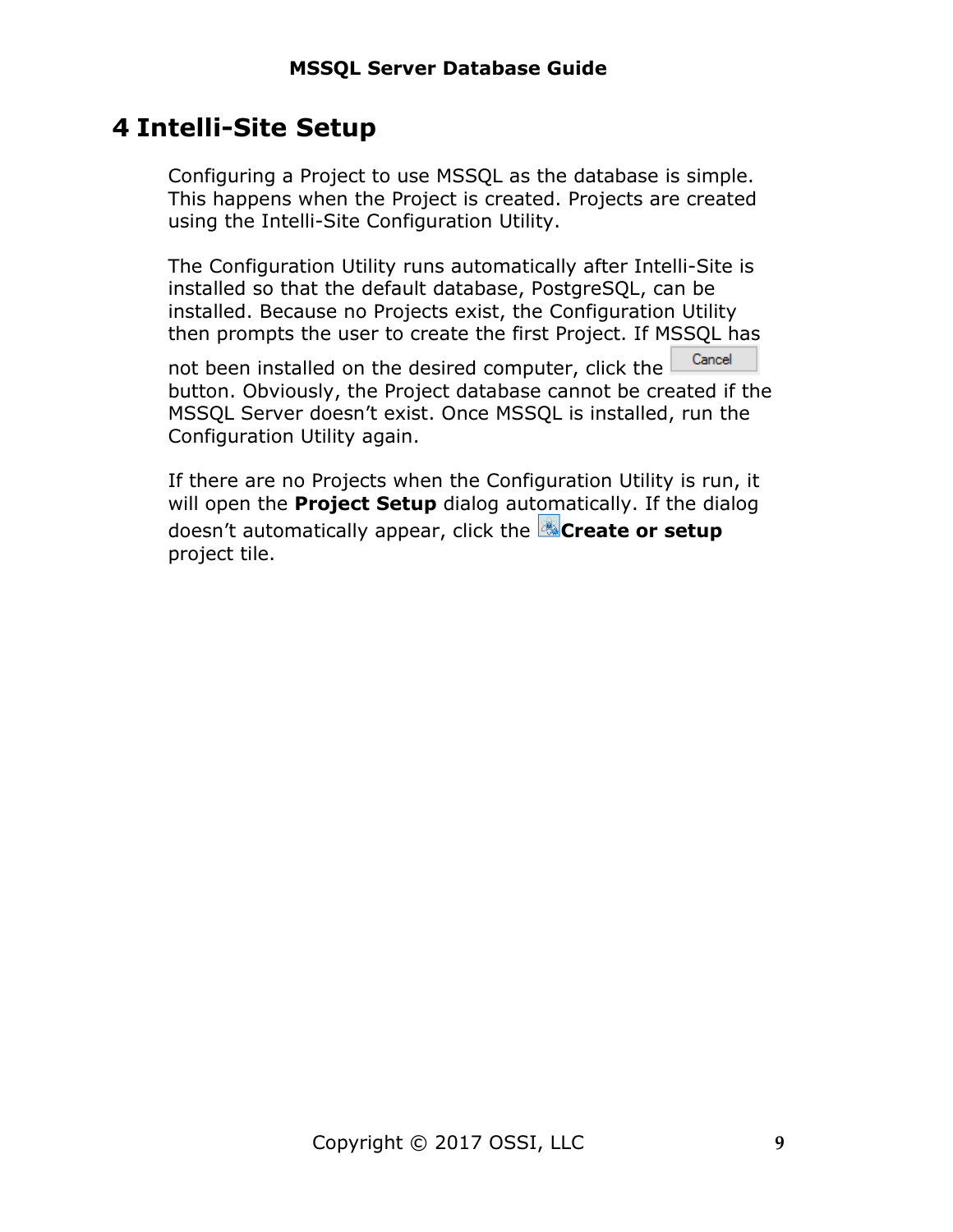#### **MSSQL Server Database Guide**



**Figure 1 - Configuration Utility – Create or setup project tile**

The **Setup Project** dialog displays. This dialog allows you to create a new project or rename an existing one. The database type must be specified when a Project is created. A Project's database type cannot be changed. So choose wisely.

If there is a current Project, the fields of the **Setup Project**  dialog will be populated with the Project's values as in Figure 2.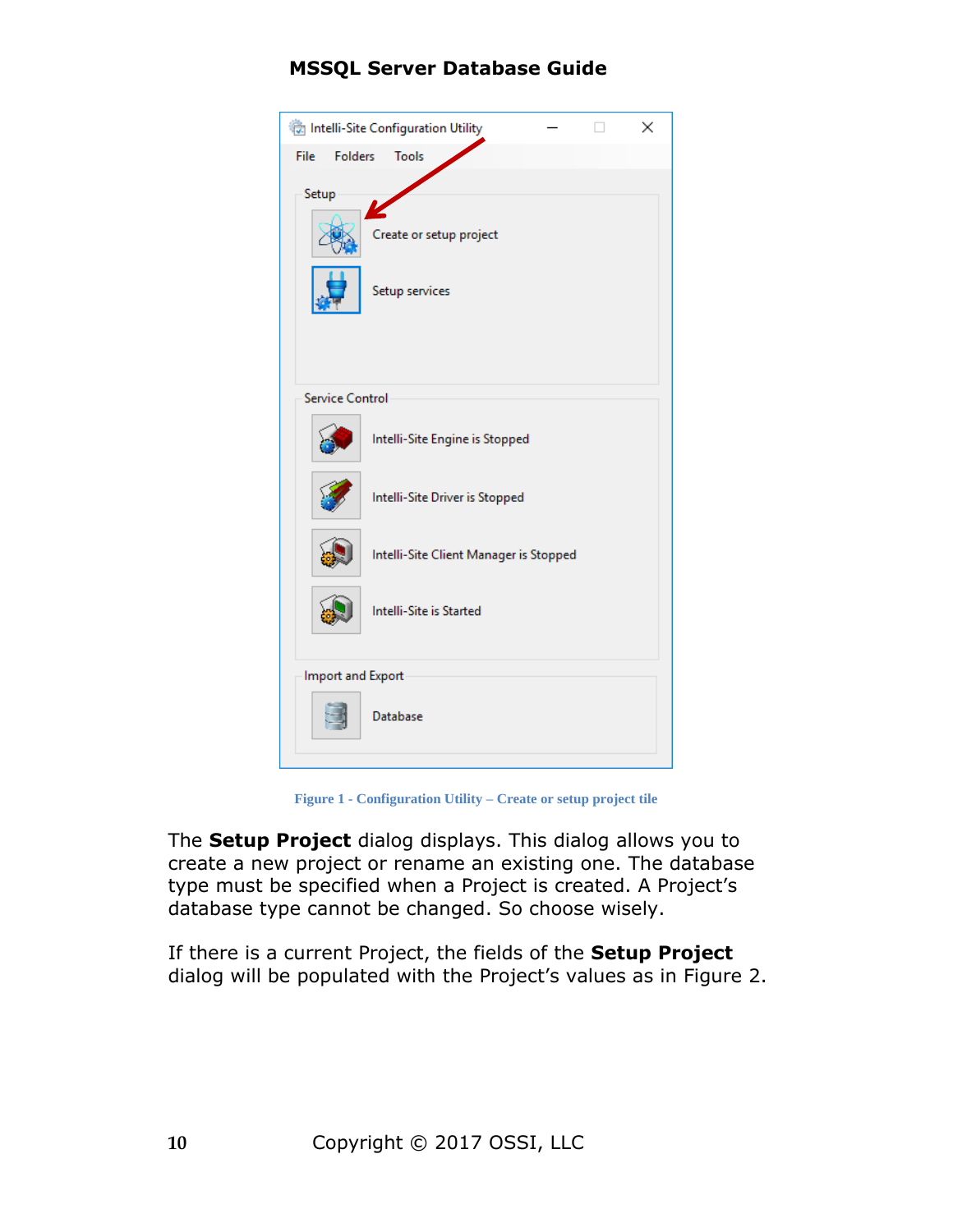|  |  | <b>MSSQL Server Database Guide</b> |  |
|--|--|------------------------------------|--|
|--|--|------------------------------------|--|

| <b>Project Setup</b>        |                            |            |              | ×                        |
|-----------------------------|----------------------------|------------|--------------|--------------------------|
| Project Name:               | <b>Testing</b>             | <b>New</b> | $\checkmark$ |                          |
| Database Type:              | PostgreSQL<br>$\checkmark$ |            |              |                          |
| <b>Authentication Type:</b> | Password<br>$\checkmark$   |            |              |                          |
| Server Name:                | localhost                  | Port:      | 5432         | $\overline{\phantom{0}}$ |
| User Name:                  | postgres                   |            |              |                          |
| Password:                   | ********                   |            |              |                          |
| Use Secure Connection:      |                            |            |              |                          |
|                             |                            | <b>OK</b>  | Cancel       |                          |

**Figure 2 - The initial Project Setup dialog**

**Project Name** is the name for the Project. The Project consists of the site folder and the database. Enter the name for the new Project. When any changes to this field are made, the drop-down menu to the right will become active. Ensure its value is *New*.

#### *Note: The Project Name must be unique. There cannot be another database with the same name. If there is, the Configuration Utility will detect it and ask if you want to use the existing database or drop it. Dropping the existing database means deleting it and all its data.*

Set the **Database Type** to *MSSQL*.

Set the **Authentication Type** to the one needed for the target database. The possible values are *None, Password,* and *WindowsSSPI*.

- *Password* for SQL Server Authentication
- *WindowsSSPI* for Windows Authentication
- *None* is an invalid option for MSSQL

**Server Name** is the name of the MSSQL Server host computer and the Instance (<MSSQL Server name>\<Instance>). The MSSQL Server host name must be specific, it cannot be localhost. For example, the host computer's name is QAWindows10 with SQLExpress installed. The **Server Name** in this case is QAWINDOWS10\SQLEXPRESS.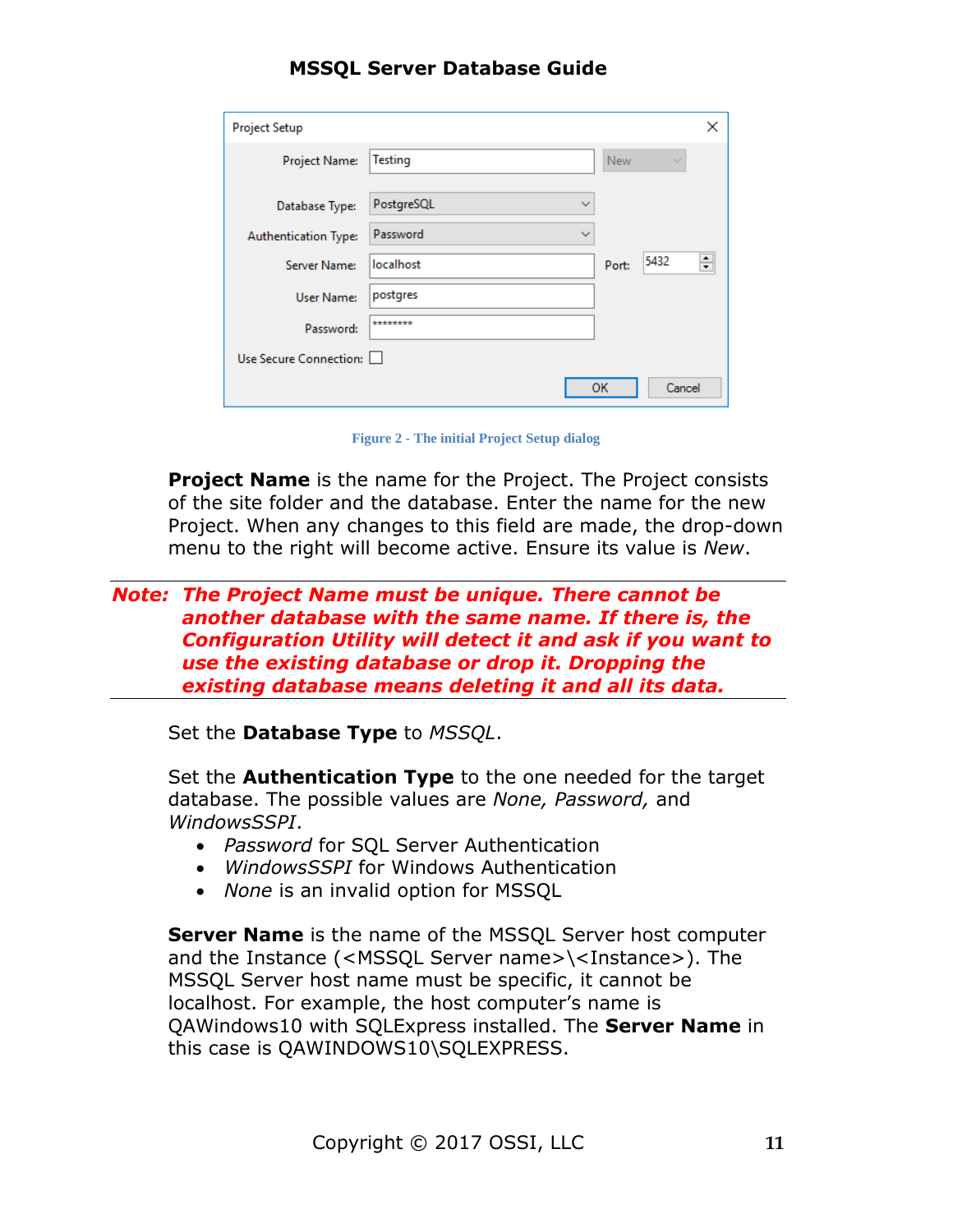#### **MSSQL Server Database Guide**

The **User Name** field is the account name that the Configuration Utility will use to login to the SQL Server to create the database. The Engine will it too. If the authentication method chosen is *Password*, supply a Login name for the SQL account. If the authentication method is *WindowsSSPI,* the **User Name** must be an MSSQL Server system administrator Account Username. The user name must specify the computer name just like the server name (e.g., QAWINDOWS10\Admin).

**Password** must be the password for the designated account.

**Port** and **Use Secure Connection** do not apply to MSSQL.

When done, the **Project Setup** dialog will look similar to one of the following figures.

| <b>Project Setup</b>        |                        |              |            |        | ×      |
|-----------------------------|------------------------|--------------|------------|--------|--------|
| Project Name:               | <b>MSSQL Testing</b>   |              | <b>New</b> | $\sim$ |        |
| Database Type:              | <b>MSSOL</b>           | $\checkmark$ |            |        |        |
| <b>Authentication Type:</b> | <b>WindowsSSPI</b>     | $\checkmark$ |            |        |        |
| Server Name:                | QAWINDOWS10\SQLEXPRESS |              | Port:      | 5432   | $\div$ |
| User Name:                  | QAWINDOWS10\Admin      |              |            |        |        |
| Password:                   | ********               |              |            |        |        |
| Use Secure Connection:      |                        |              |            |        |        |
|                             |                        |              | ок         | Cancel |        |

**Figure 3 - Project Setup dialog with Authentication Type** *WindowsSSPI*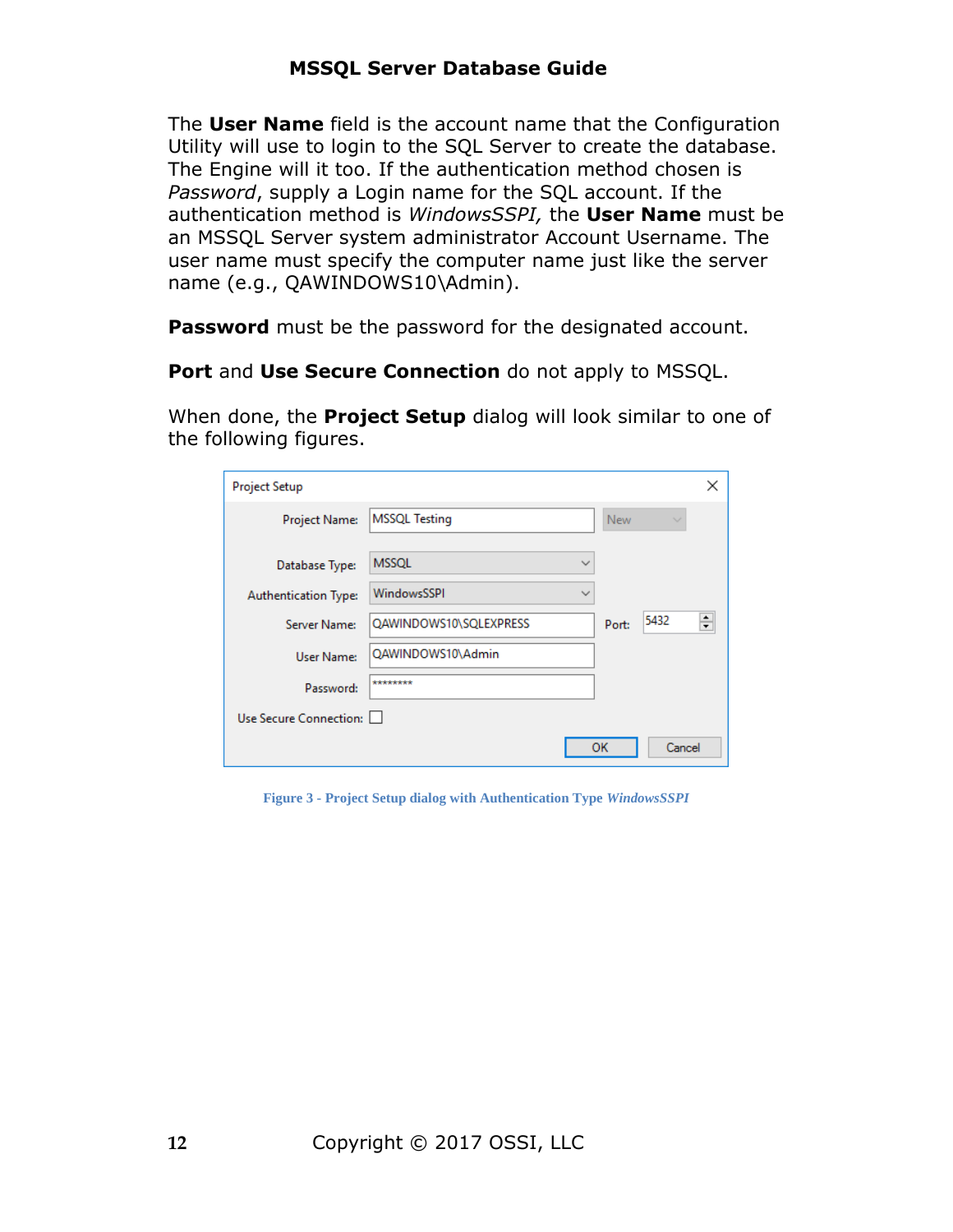| <b>Project Setup</b>        |                                    | ×         |
|-----------------------------|------------------------------------|-----------|
| Project Name:               | <b>MSSQL Testing</b><br><b>New</b> | $\sim$    |
| Database Type:              | <b>MSSQL</b><br>$\checkmark$       |           |
| <b>Authentication Type:</b> | Password<br>$\checkmark$           |           |
| Server Name:                | QAWINDOWS10\SQLEXPRESS<br>Port:    | 5432<br>÷ |
| User Name:                  | some_user                          |           |
| Password:                   | *****                              |           |
| Use Secure Connection:      |                                    |           |
|                             | ок                                 | Cancel    |

### **MSSQL Server Database Guide**

**Figure 4 - Project Setup dialog with Authentication Type** *Password*

Click the  $\frac{0K}{10K}$  button to close the dialog and to create the Project.